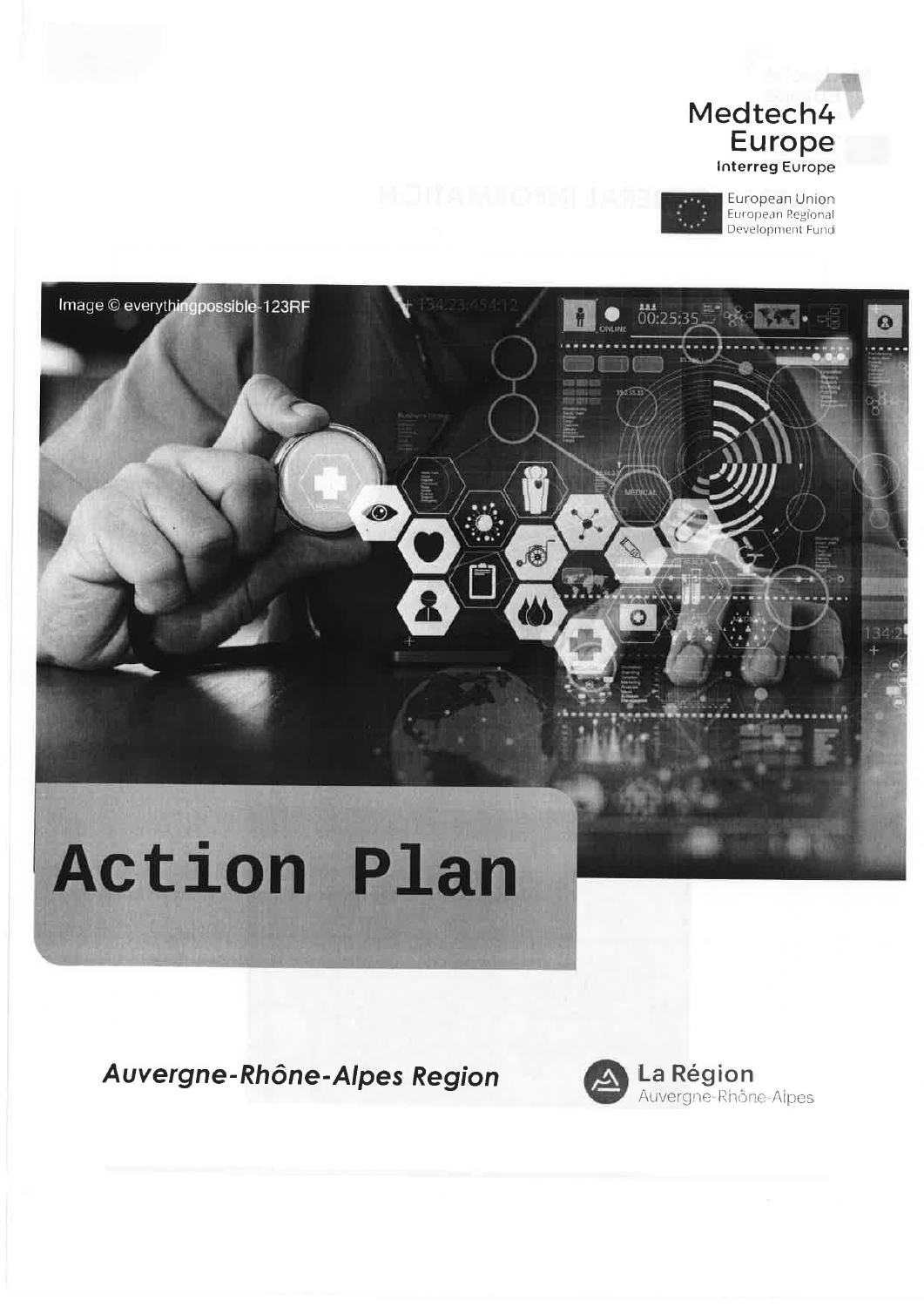

# **PART I - GENERAL INFORMATION**

### Project: MEDTECH4 EUROPE

Partner organisation: Auvergne-Rhône-Alpes Region

Other partner organisations involved (if relevant):

**Country: FRANCE** 

NUTS2 region: Rhône-Alpes

Contact person: Céline Quester

Email address: celine.quester@auvergnerhonealpes.fr

Phone number: + 33 4 26 73 63 12

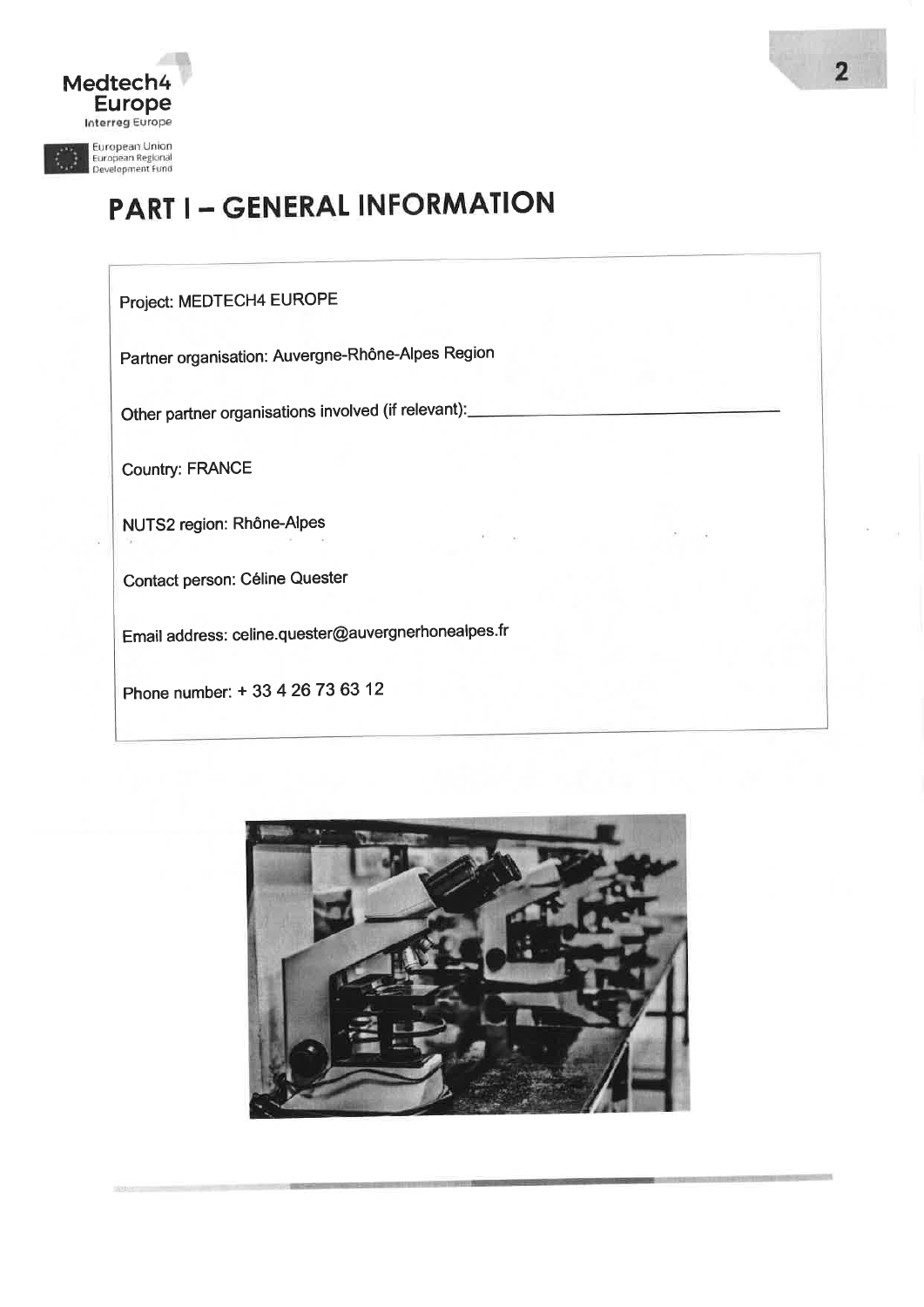

Medtech4 Europe lnterreg Europe

## **PART II - POLICY CONTEXT**

t

- The Action Plan aims to impact:  $\boxtimes$  Investment for Growth and Jobs programme
	-
	- $\Box$  European Territorial Cooperation programme  $\boxtimes$  Other regional development policy instrument

Name of the policy instruments addressed:

- Regional Operational Programme Rhône-Alpes (ERDF ESF 2014-2020)
- Region Operational Programme Auvergne Rhône-Alpes (ERDF ESF 2021-2027)
- Regional policy instruments supporting research and innovation

Further details on the policy context and the way the action plan should contribute to improve the policy instruments:

#### 1. Auvergne.Rhône-Alpes, a region with a strong Health sector and proactive policies in favour of RDI activities

Auvergne-Rhône-Alpes is the second largest employer in Health industry in France, The region is well-known for its centres of excellence working with research and economy in the fields of life sciences, biotechnologies, micro-nanotechnologies. There are four university hospitals, national R&D actors (research centres like CEA) and specialised innovation platforms (ECCAMI on computer assisted medical intervention, Bioaster on microbiology, Accinov on biomanufacturing, Clinatec on biomedical technologies, 3DFab on 3D printing for advanced biology etc).

This strong Health sector integrates a well-developed field around medical technologies, counting around 300 SMEs, mainly small firms, representing around 20 000 jobs. Medical technologies, which are the focus of the Medtech4 Europe INTERREG project, cover many different products, all intended to perform a therapeutic or diagnostic action on human beings to improve health.

Medical technology is a regulated EU sector (2017/745, 2017/746) and comprises:

- . Medical devices (MDs) which are products, services or solutions that prevent, diagnose, monitor, treat and care for human beings by physical means;
- . ln vitro diagnostics (lVDs) which are non-invasive tests used on biological samples (for example blood, urine or tissues) to determine the status of one's health.
- . Tools and services for Digital Health and Care can be included, depending on sectorial definition and regulatory status.

Medical technologies are used to diagnose, prevent, monitor, treat or alleviate a disease or injury. ln addition to the above, the Medtech4 Europe project will also consider the link to Enabling technologies (ICT, manufacturing, materials...) that contribute to the improvement of MDs and IVDs.

Among the main application domains identified in the field of personalised medicine technologies, Auvergne-Rhône-Alpes is specialised in "in vitro diagnosis", biomaterials and implants, medical imaging and computer assisted systems. The region can also lean on complementary assets in the field of plastic processes, textile fabrics, mechanics, 3D printing, digital or biotechnologies.

Auvergne-Rhône-Alpes regional Council is the managing authority of the regional ERDF-ESF operational programme 2014-2020 for Rhône-Alpes and will pursue with the ERDF-ESF operational programme for Auvergne-Rhône-Alpes for the next programming period 2021-2027 , As such, it is responsible both for the elaboration, implementation and evaluation of these programmes.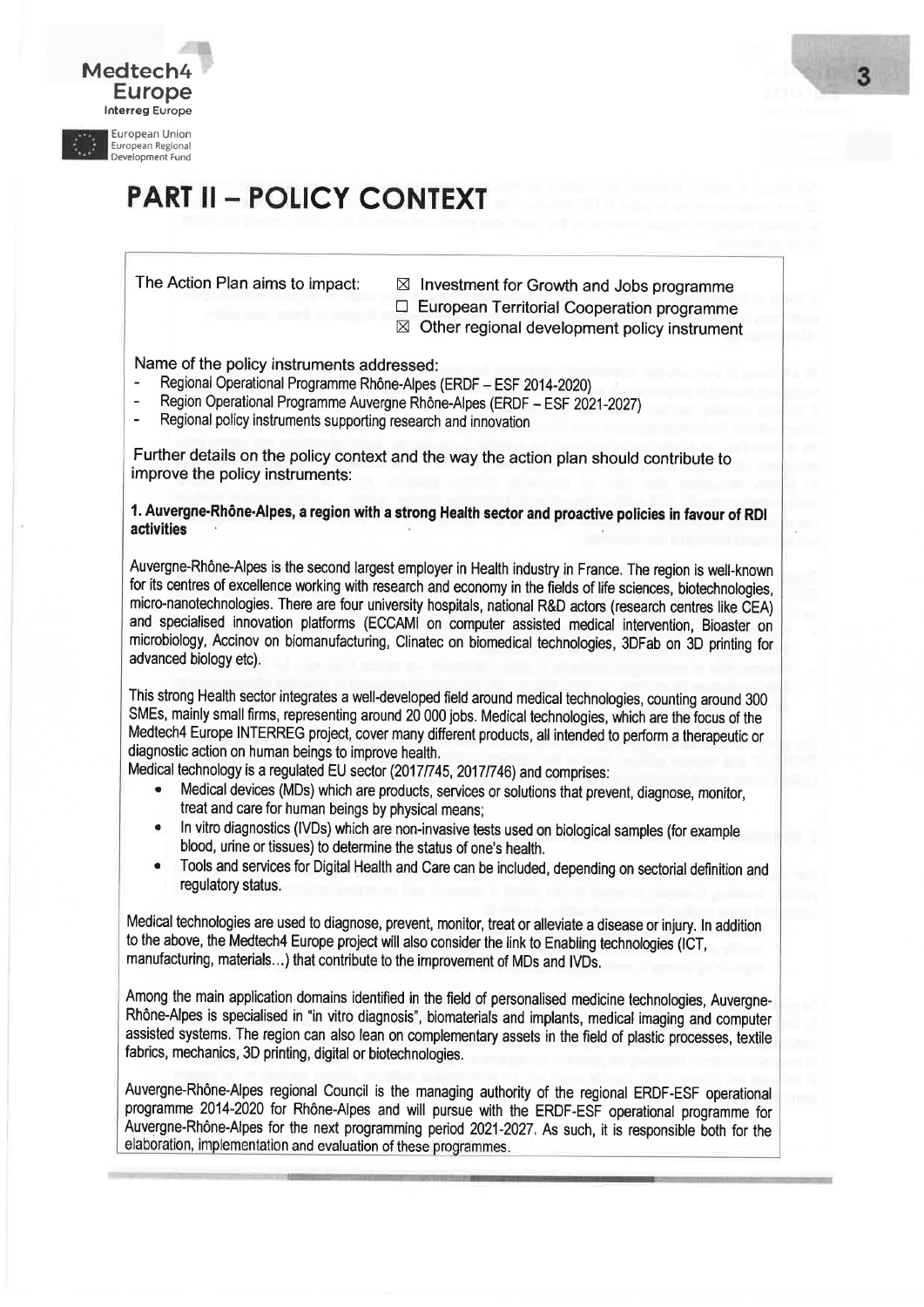Medtech4 Europe Interreg Europe

**European Union** European Regional Development Fund

> The Region is leader of economic development and research & innovation planning. It has elaborated a regional S3 and proactive policies in favour of RDI activities. The regional strategy aims to create favourable conditions to develop innovative projects in niches for the future, jobs growth and enhance life quality, security and health of the inhabitants.

#### 2. SMEs of the medtech sector do not take as much advantage as they could of regional technological platforms, in spite of the strong support of the Auvergne-Rhône-Alpes Region to these innovation infrastructures

As it is facing an even stronger international competition, the medtech sector needs to be better structured while taking into account its polymorphous and multidisciplinary nature (from materials to human and social sciences). It includes allowing medtech companies to have better access to technology and experts through shared infrastructures. Technological platforms (or RDI platforms) play a major role in innovation support for companies: we defined them as a gathering of technical and scientific competences, technical settings and cutting edge equipment, operating in one or a few technological fields, and offering services that are at least partially aimed at private companies who plan on innovating (service provision such as imaging or scientific analysis/measurements, RDI collaborative projects, technology transfer, training...). A technological platform has a dedicated accounting management system as well as communication tools and actions (although they can be shared between a few platforms).

Despite the strong involvement of the Region to finance RDI platforms for years (through regional as well as ERDF-ESF funds), some of them highly specialized in medtech, many SMEs of the medtech sector do not call on them in their research and innovation processes and projects:

- Services offer of technological platforms lacks visibility: SMEs do not know about it and do not identify what they can provide to their R&D projects and processes.
- Services offer of technological platforms is poorly accessible or seems to be so for SMEs, as these small companies do not have - or think they do not - the financial resources or expertise allowing them to work with these platforms.

The policy instruments addressed by this Medtech4 Europe action plan (regional operational programmes ERDF-ESF and regional policies) have to be improved to allow the adaptation of the RDI ecosystem and facilities to the specificities of the medtech sector and encourage SMEs to take better advantage of them.

#### 3. Objectives of the Medtech4 Europe action plan for Auvergne-Rhône-Alpes Region

The Medtech4 Europe action plan for Auvergne-Rhône-Alpes Region intends to improve the impact of regional policies (including European structural funds) aimed at research and innovation infrastructures for regional companies in the medical technologies sector, in order to:

- Reinforce the innovation ecosystem in the medical technologies sector;
- Identify strengths and complementarities in this regional ecosystem to create new collaborations;
- Improve the access to technological platforms for SMEs of the medical technologies' sector.

To achieve this, the action plan will pursue three operational objectives:

1) Get a better knowledge of existing regional technological platforms offering services to the medical technologies' sector and analyse the impact of regional policies that have been and are supporting them; 2) Increase the use of technological platforms by regional companies of the medical technologies' sector; 3) Increase the visibility of the regional policy and the technological platforms offering services to the medical technologies' sector it supports.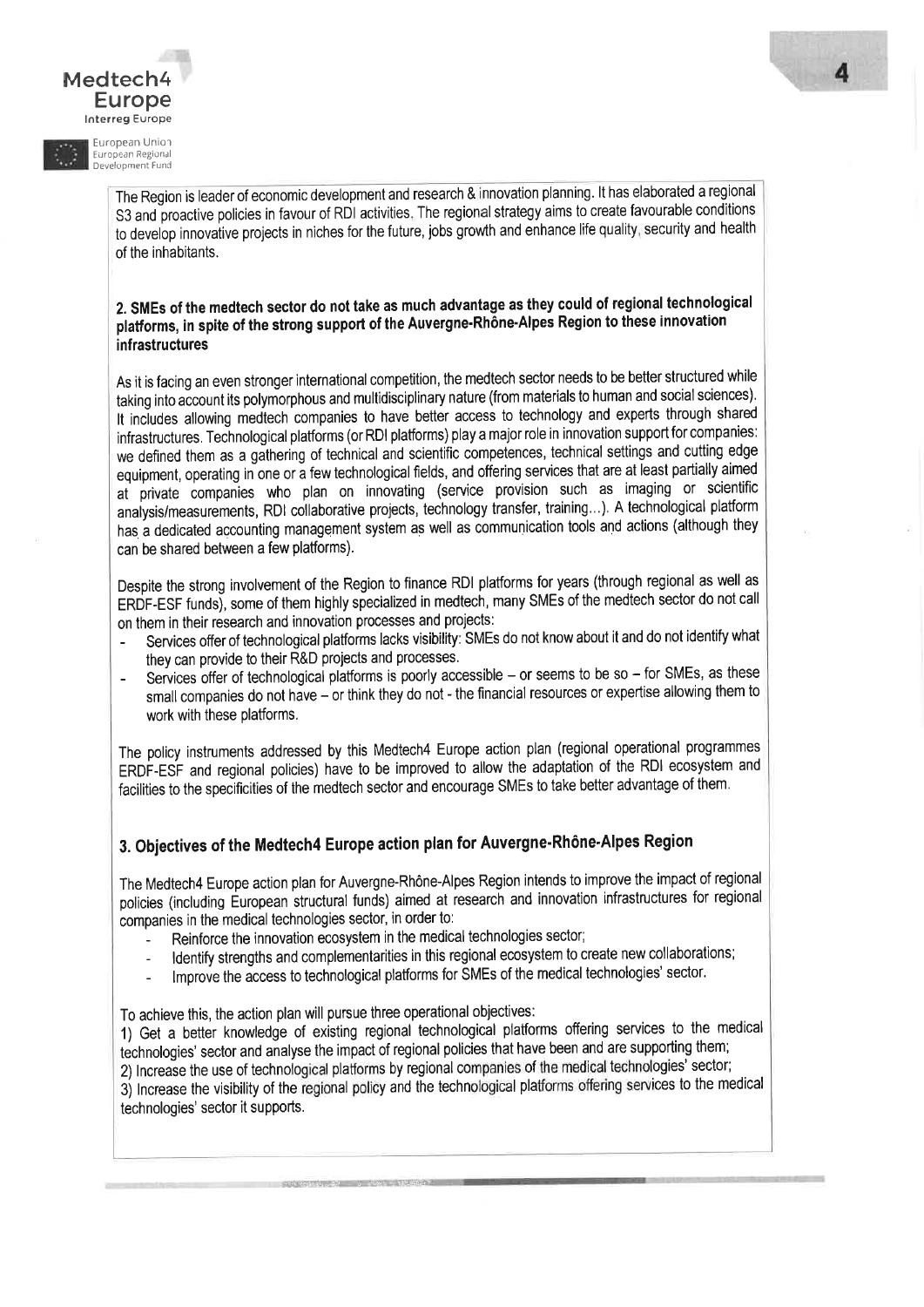# Europe

Medtech4

European Union<br>European Regional<br>Development Fund

Ë

#### 4. Policy instruments addressed by the Medtech4 Europe action plan for Auvergne.Rhône-Alpes Region

Auvergne-Rhône-Alpes regional Council is the managing authority of the regional ERDF-ESF operational programme 2014-2020 for RhÔne-Alpes: it is responsible for the elaboration, the implementation and the evaluation of the programme.

As written in the INTERREG application form, the policy instrument primarily targeted by this action plan is the Regional Operational Programme Rhône-Alpes ERDF.FSE 2014-2020. The first priority axis of the Rhône-Alpes ERDF operational programme for 2014-2020 focuses on innovation to tackle the main societal issues. Through the specific objective 1.1 (related to the lP 1.A), it supports the increase of research offer and the development of innovation for companies in the fields of smart specialisation. ERDF is used to setfle or reinforce technological and innovation infrastructures (notably technological platforms) and associated skills and services, so that regional SMEs can carry out RDI projects (technological readiness level 3 to 6), The Operational Programme supports the reinforcement of knowledge production in the 8 domains of smart specialisation of the regional S3 among which the personalised health (that includes medical technologies). It enhances projects collaboration between public research institutions and industrial actors, The Operational Programme has been implemented through a call for projects (called IRICE), to finance RD equipment acquisitions, technological skills (human resources, technical knowledge, patents...), external expertise and dissemination actions.

However, considering this action plan was established during the last semesterof 2020 andwill be implemented starting from the very beginning of 2021, it will also naturally address the Auvergne-Rhône-Alpes Operational Programme on the next programming period (ERDF 2021-2027), which is currently being drafted.

ln addition, the action plan will have an impact on the regional policy instruments supporting research and innovation, and specifically on the regional financing instruments aiming at improving companies' competitiveness through the transfer of innovation,

The exchange of experience within Medtech4 Europe and the active contribution of regional stakeholders of the medtech sector allowed the identification of 3 actions.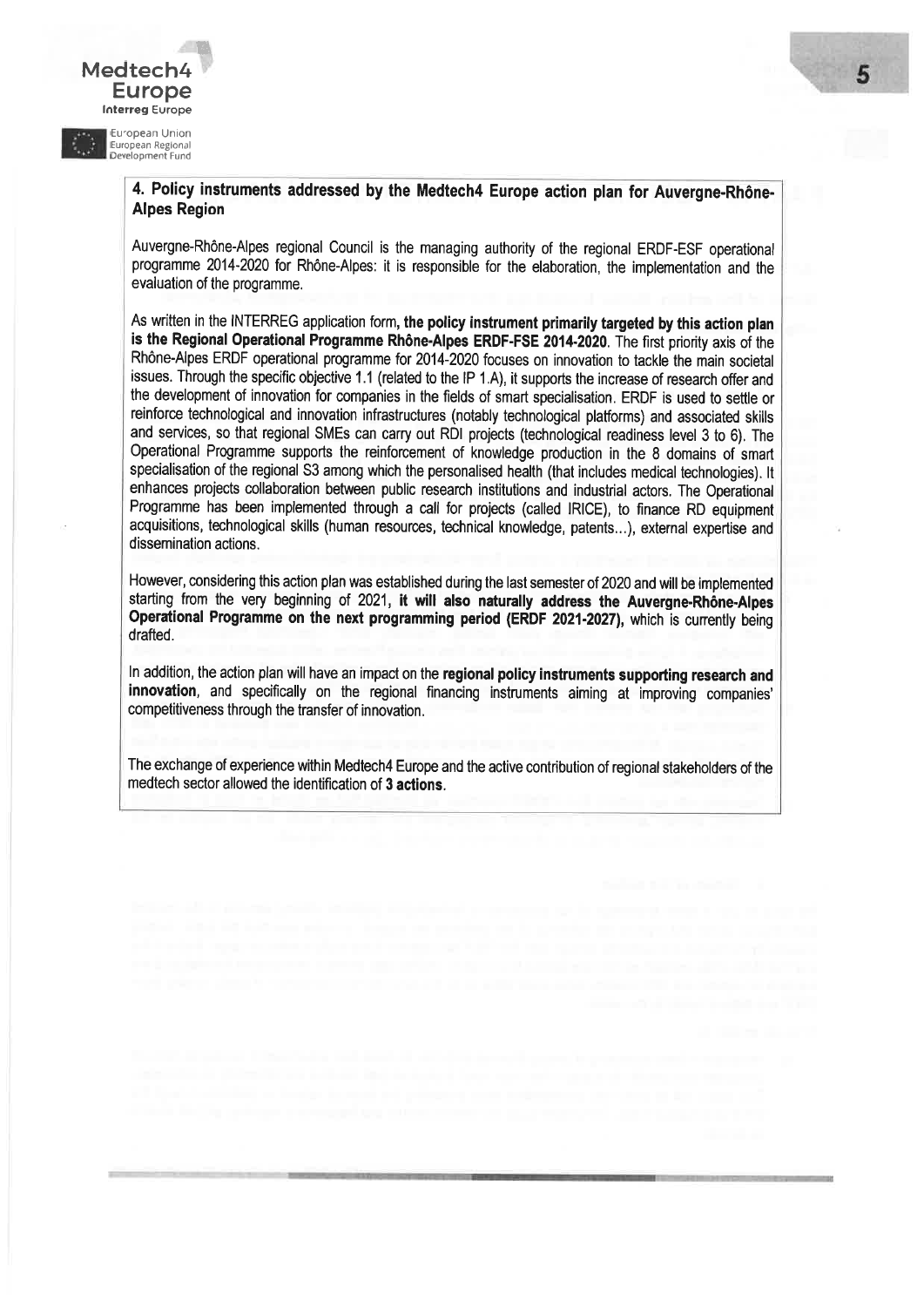



European Union Êuropean Regional Development Fund

# PART III - DETAILS OF THE ACTIONS ENVISAGED

#### ACTION 1

Name of the action: Better knowledge and follow-up of technological platformsoffering services to medtech companies

#### 1. Relevance to the project

Many of our partners in Medtech4 Europe showed us that obtaining a mature and efficient research and innovation ecosystem in medical technologies goes along with gaining a fine knowledge of the entities that are part of it. lndeed, gainihg a better knowledge of our ecosystem of technological platforms offering services to the medical technologies' sector will be strategic to adapt our calls supporting these platforms, which will allow for better projects financed through the ERDF OP. It is also necessary to make the most of the technological platforms already supported through the ERDF OP 2014-2020 and our regional financing tools.

Three initiatives we observed respectively in Limburg, Baden-Wùrttemberg and Helsinki-Uusimaa specifically inspiredus to build this first action:

- a) During the first study visit in March 2019, we discovered the Brightlands health Campus in Maastricht, where ' we visited Scannexus, a world leading ultra-high field MRI platform, opened for research and development with companies, financed through public funding, especially ERDF Operational Programme South Netherlands, A further discussion with our parlners from Limburg Province, which supported the investments and introduced a follow-up process of the platform implementation conditioning the aid payment, inspired us to improve the follow-up we implement for the technological platforms we finance.
- b) Exchanging with our partners from Baden-Württemberg that also have a very plentiful ecosystem, we discovered that a comprehensive overview of the Land's healthcare industry was produced in 2015, and recently updated. At the same time, we got aware that the data on our regional medtech sector was more than <sup>10</sup>years old, showing a strong need to update our sectorial overview which was highly demanded by our regional stakeholders.
- c) Discussing with our partners from Helsinki-Uusimaa, we identified that we shared an issue on facilitating matching between academical or business competences and company needs. We got inspired by the business and innovation services for life science and health tech directory they built.

#### 2. Nature of the action

We need to gain a better knowledge of our ecosystem of technological platforms offering services to the medica technologies' sector and improve the follow-up of the platforms we support, to make sure that the public funding invested by the Region into platforms through both the ERDF and regional funds really reaches its target, that is in the end that SMEs of the medtech sector have access to innovation. Additionally, having a more precise knowledge of our medtech ecosystem and RDI infrastructures would allow us to fine-tune the next generation of public funding (both ERDF and regional funds) to the needs.

To do so, we plan to:

a) lmplement a closer monitoring of already financed platforms, to check their actual level of opening to medtech ' companies and identify the support they could need to improve their services and attractivity to companies. This aspect will be taken into consideration when evaluating the financial support to platforms through the ERDF and regional funds. The precise goals and method (nature and frequency of reporting, etc) will have tobe defined,

in istë i tatë i tatë i dhe shqipë i tatë i tatë i tatë i tatë i tatë i tatë i tatë i tatë i tatë i tatë i ta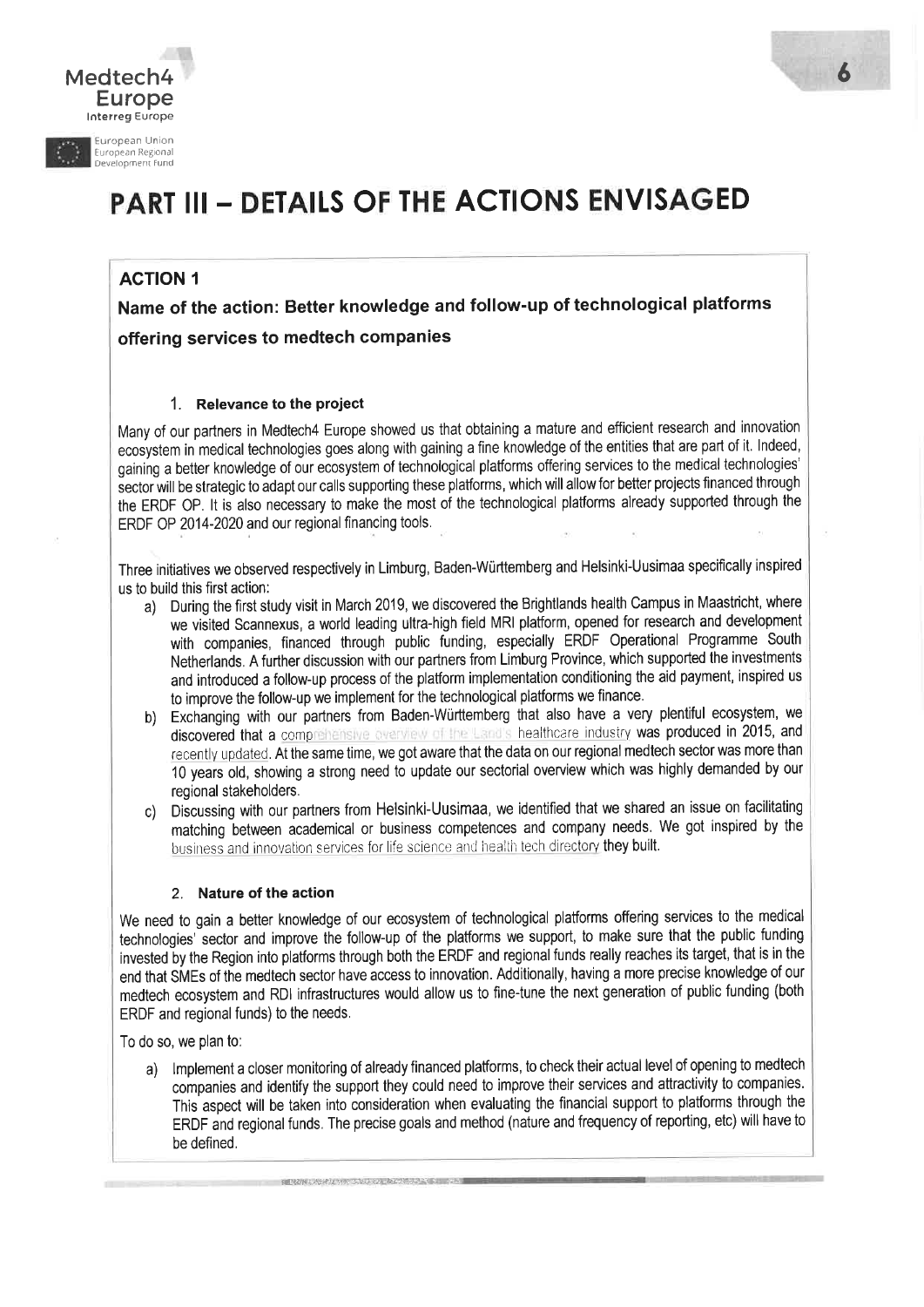Medtech<sup>2</sup> Europe lnterreg Europe European Union European Regional<br>Development Fund b) Update the regional overview of the medtech sector, as the data that is available is ten years old and doesn't allow a reliable vision of the regional medtech sector. c) Build a close to comprehensive directory of technological platforms that could be relevant for medical technology innovation development, so that existing equipments, in particular the ones that benefited from public funding, are more easily identified by potential users. The scope and sections of the directory, as well as the means of diffusion (most probably Internet website) and update will have to be carefully defined, so as to be cost and time effective, in terms of construction and upkeep, The construction of this tool will have to be focused on the end users: companies that are looking for technological competences and the academic platforms that try to reach clients for their innovation services. 3. Stakeholders involved a) lmplement a closer monitoring of financed platforms offering services to the medical technologies' sector: This monitoring will be defined and implemented by the policy officers of the Research and Innovation Unit of Auvergne-Rhône-Alpes Region. The information gathered will be shared with our innovation ecosystem leaders (Economic development agency, health cluster, Economy Department of the Region), b) Update the regional overview of the medtech sector: This regional overview could be implemented d by the business intelligence unit of our regional economic agency, based on shared specifications between the Economy and the Research and lnnovation Departments of the Auvergne-Rhône-Alpes Region. c) Directory of technological platforms that could be relevant for medical technology innovation development: The creation of this directory will involve all innovation ecosystem leaders (Economy and Research and lnnovation Departments of the Auvergne-Rhône-Alpes Region, economic development agency, health clusler), as well as probably the platforms themselves (to create and update their profile). One lead to explore is to take advantage of an existing website managed by the Digital Department of Auvergne Rhône-Alpes Region. 4. Timeframe The timeframe envisaged for the activities in the first action is an estimation that will need adjustment with the parties involved. a) lmplement a closer monitoring of financed platforms offering services to the medtech sector: • Definition of frame and methods through S2 2020 - S1 2021 Implementation from S2 2021 b) Update the regional overview of the medtech sector: Agreement on the principle of the updated overview and the scope and specifications: S2 2020 Implementation: S1 2021 c) Directory of technological platforms that could be relevant for medical technology innovation development: r Definition of scope and sections of the directory, means of diffusion and update: S1 <sup>2021</sup> Construction of the directory: S2 2021 for putting online end for 2021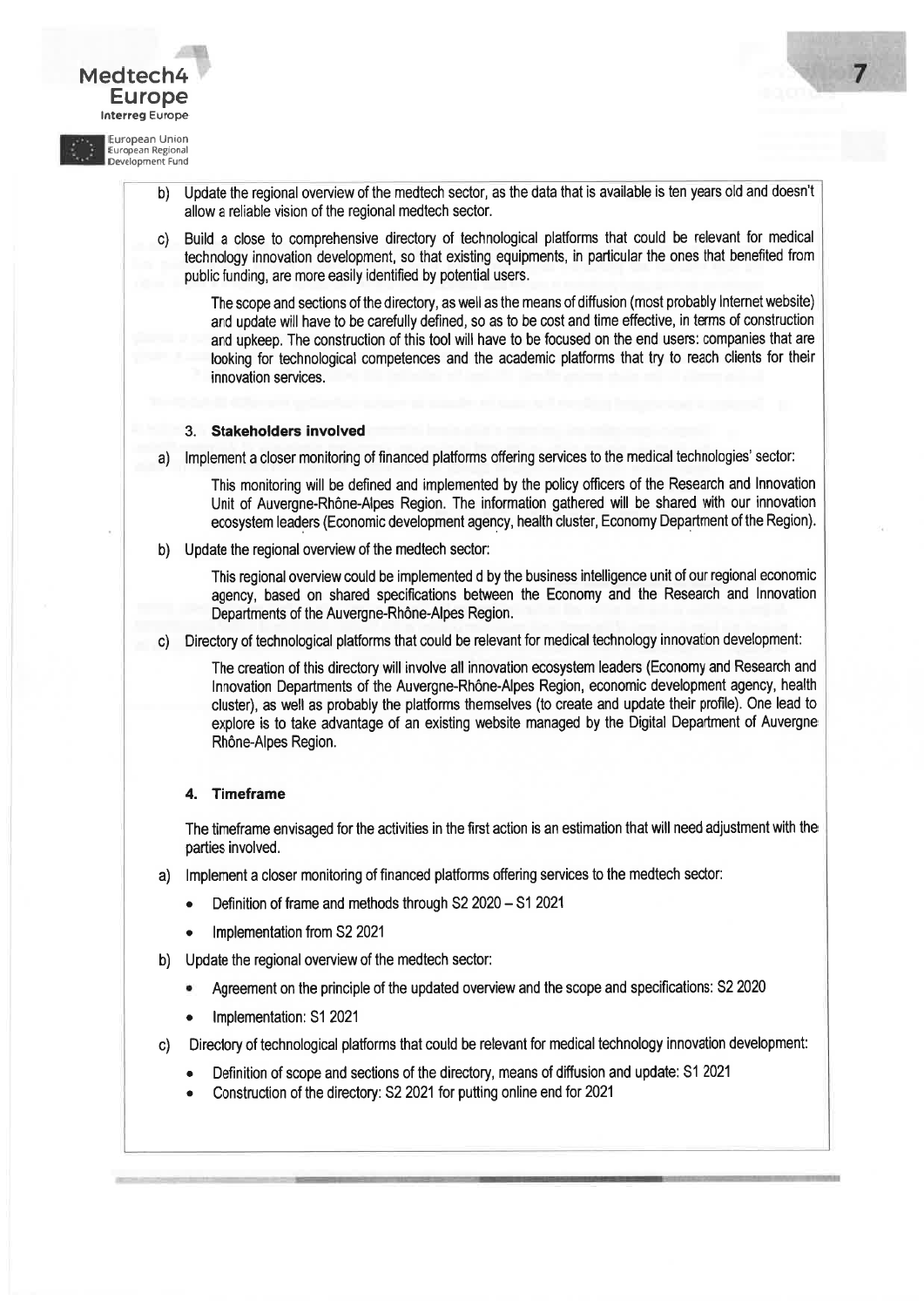#### 5. lndicative costs

Medtech4

 EuropeI<mark>nterreg</mark> Europe European Union Êuropean Regional Development Fund

- a) lmplement a closer monitoring of financed platforms offering services to the medtech sector: intemal costs as the staff involved are permanent employees of the Auvergne-Rhône-Alpes Region, and financing andmonitoring technological platforms is part of their missions (one day per month for 1,5 officer = 4 500 €/ year)
- b) Update the regional overview of the medtech sector: intemal costs as the regional economic agency is already financed by Auvergne-Rhône-Alpes Region for this kind of business intelligence activlties (the issue is mostlyto give priority to this study among othen). 20 days for collecting and processing the data: 5 000 €
- c) Directory of technological platforms that could be relevant for medical technology innovation development:
	- o Directory conception and gathering of data about technological platforms to flow into it, promotion of the directory: intemal costs as the staff involved are permanent employees of Auvergne-Rhône-Alpes-Region, the Economic regional agency, with the help of the regional Health cluster. (25 days: 6 250 €)
	- o Web design and website hosting : to be defined

#### 6. lndicative funding sources

All three activities in the first action will be funded through the Region's own costs as they are staff costs: (either through the team in charge of Research and lnnovation policies at the Region, Economy or Digital Departments) or through the organisations that are leaders of the regional Research and Innovation ecosystem's own costs as well (Economic development agency, regional Health Cluster Lyonbiopôle).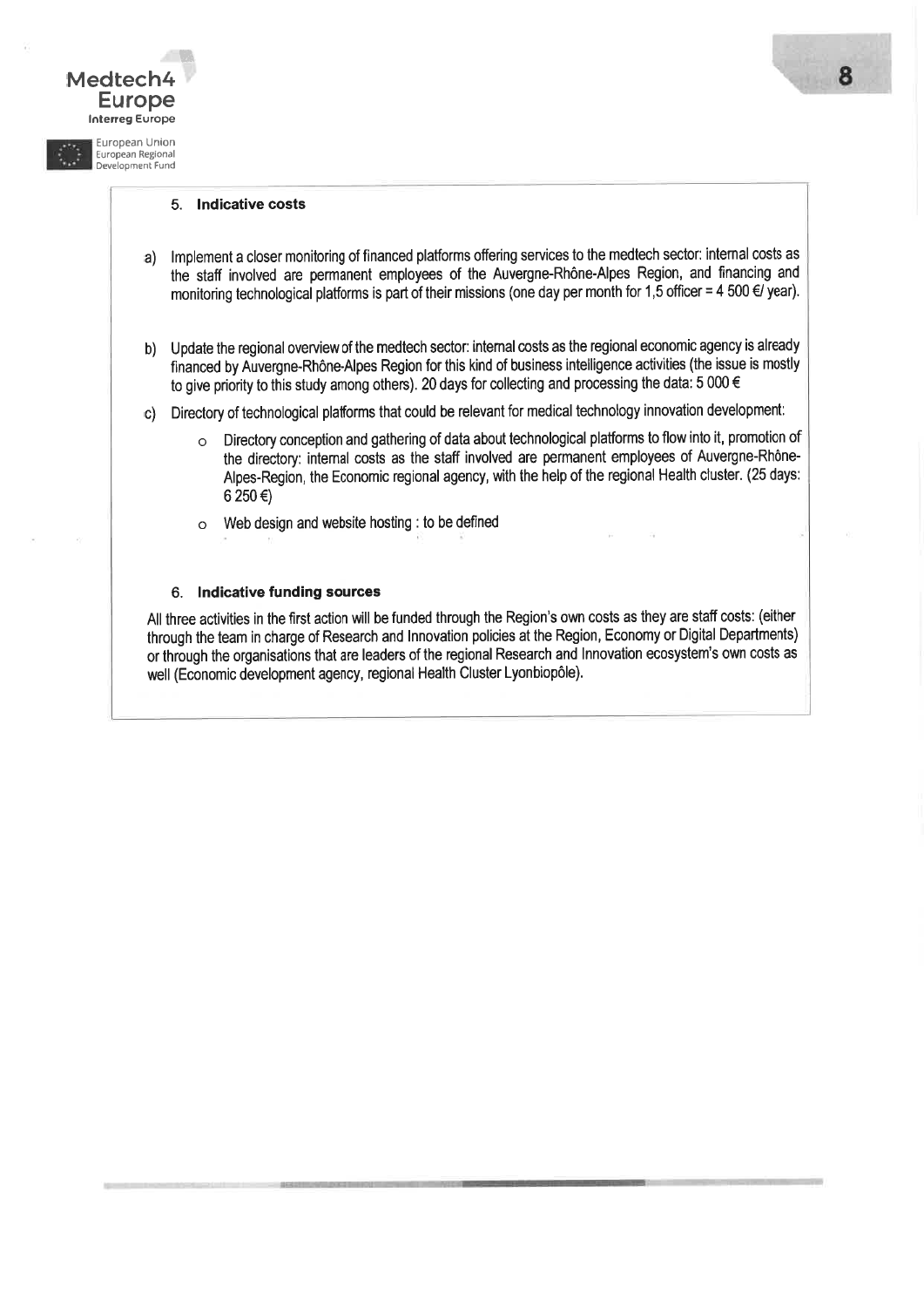#### Medtech<sup>2</sup> Europe lnterreg Europe

European Union :uropean Regional<br>)evelopment Fund

ACTION 2

Name of the action: Better visibility for technological platforms in the medtech sector

#### 1. Relevance to the project

We have diagnosed that our regional technological platforms suffer from a lack of visibility, that hinders their use by medtech companies, lndeed, the Region invests quite a lot of money in supporting platforms through IRICE calls (funded through ERDF OP and regional fundings) but these platforms are not used enough by SMEs in the field of medtech, which is the goal in the end, to foster economic development through innovation.

We observed inspirational initiatives in the Province of Limburg and the Helsinki-Uusimaa Region that focus on making scientific competences visible and matchmaking them with companies:

- Visiting the impressive Briqtlands Campus in Maastricht, we got aware of the level of effort they put in connecting all actors of their health ecosystem, public and private, educational training and scientific investigators, notably through key organisations of the ecosystem, as well as through a program of events,
- During a brainstorming session on action plans in Copenhagen on 7 February 2020, a colleague from the Province of Limburg advised us to get in touch with LifeTecZone, an organisation that proposes thematic events and matchmaking events especially for SMEs in medical technologies and life sciences, They presented us their events' programme consisting in small workshops (around 25 participants) as well as wider networking events (with 80 to 100 participants).
- During our regular working sessions on action plans with Medtech4 Europe partners, our Finnish partner raised our interest on the events programme the Health Capital Helsinki organisation offers.

These initiatives inspired us to build our own visibility actions for our technological platforms ecosystem.

#### 2. Nature of the action

The aim of this action is to facilitate the connexion between technological platforms and companies of the medtech sector so that the financial tools used to finance platforms (ERDF OP and regional policies) have a better impact.

To increase technological platforms visibility for medtech companies, we drafted 3 activities:

a) Organisation of "medtech platforms' days" at the Auvergne-Rhône-Alpes Region headquarters, to gather technological platforms around the medtech sector as a whole, a field of application or a specific technological field in medtech.

These events would be the occasion for them to meet with targeted medtech SMEs and to be better identified by regional medtech innovation ecosystem leaders so that they can relay their offer. These events could take place once or twice a year.

b) lncrease the visibility of events (meet-ups, training sessions, open innovation days...) organised by technological platforms offering services to medtech companies, using existing diffusion channels (through competitiveness clusters and the economic regional Agency notably), as platforms currently don't take full advantage of these opportunities.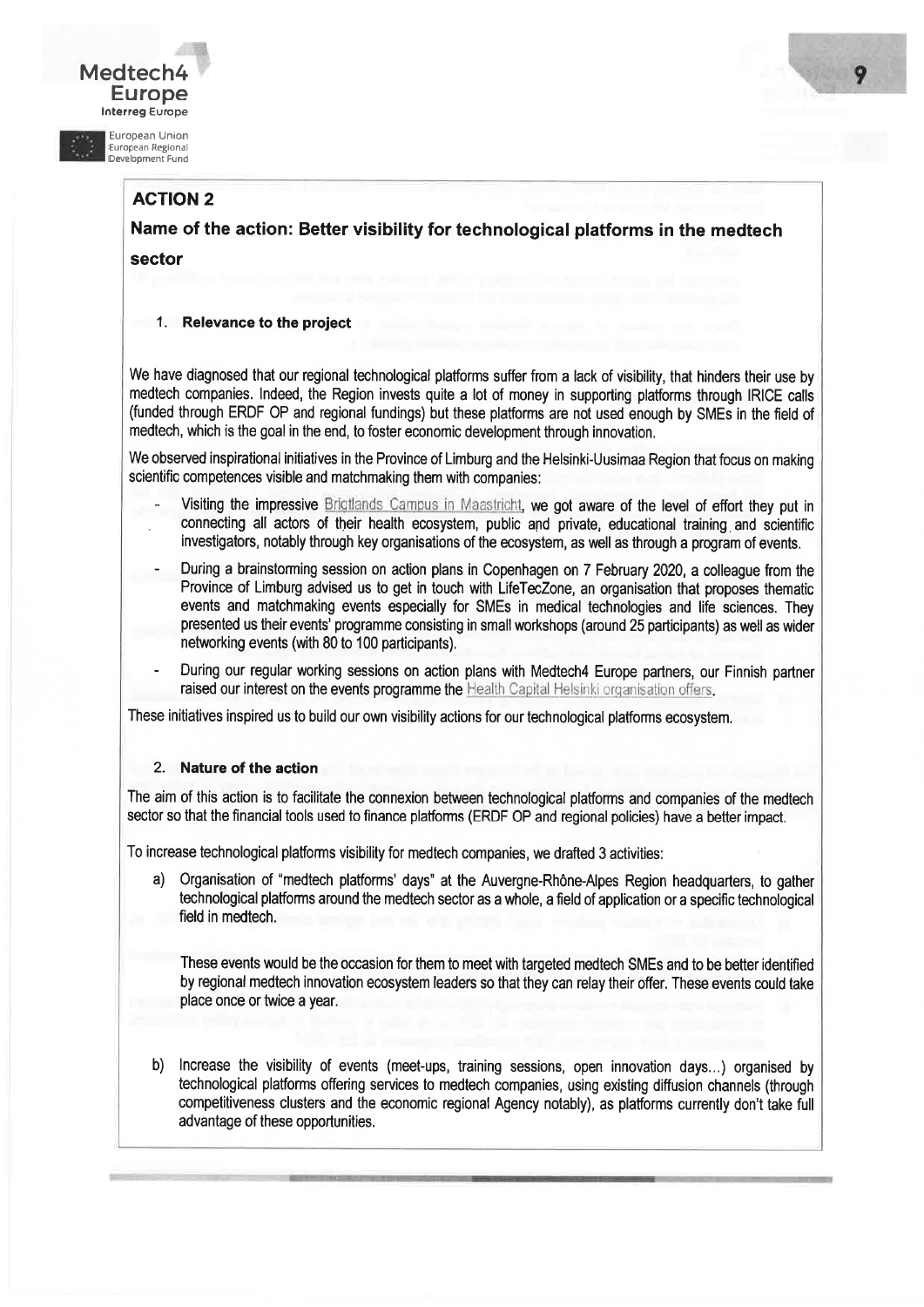

- Study the renewal of regional financial support aimed at implementing actions of platforms (communication cost, employment of business-oriented profiles...).

#### 3. Stakeholders involved

a) Organisation of "medtech platforms' days":

These platforms'days would be organised by the regional Research and lnnovation team, with the support of the Events and Communication Department of Auvergne-Rhône-Alpes Region, in addition with the competitiveness clusters relevant for the theme of a given event, the Economy Department of the Region and the economic regional Agency.

b) Increase the visibility of events (meet-ups, training sessions, open innovation days...) organised by medtech technological platforms using existing diffusion channels:

This activity would enlist competitiveness clusters and the economic regional Agency to promote theirdiffusionchannels, as well as the medtech platforms themselves to provide their events programmes.

c) Adapt our financing tools in order to encourage platforms to be more visible and to offer services more adapted to collaboration with medtech companies.

The Research and lnnovation team, as well as the European Funds Department when relevant, would be in charge of the adaptation and implementation of the different financing tools concerned by these activities, both for drafting the financing instruments and analysing the projects asking for support.

#### 4. Timeframe

ffiisil:::il

- a) Organisation of "medtech platforms'days": starting after the next regional elections (after June 2021, so probably S2 2021).
- b) increase the visibility of events (meet-ups, training sessions, open innovation days...) organised by medtech technological platforms using existing diffusion channels: S1 2021.
- c) Adapt our financing tools in order to encourage platforms to be more visible and to offer services more adapted to collaboration with medtech companies: S1 2021, to be taken in account in regional policy instrument implemented in 2021, and the next ERDF operational programme for 2021-2027 .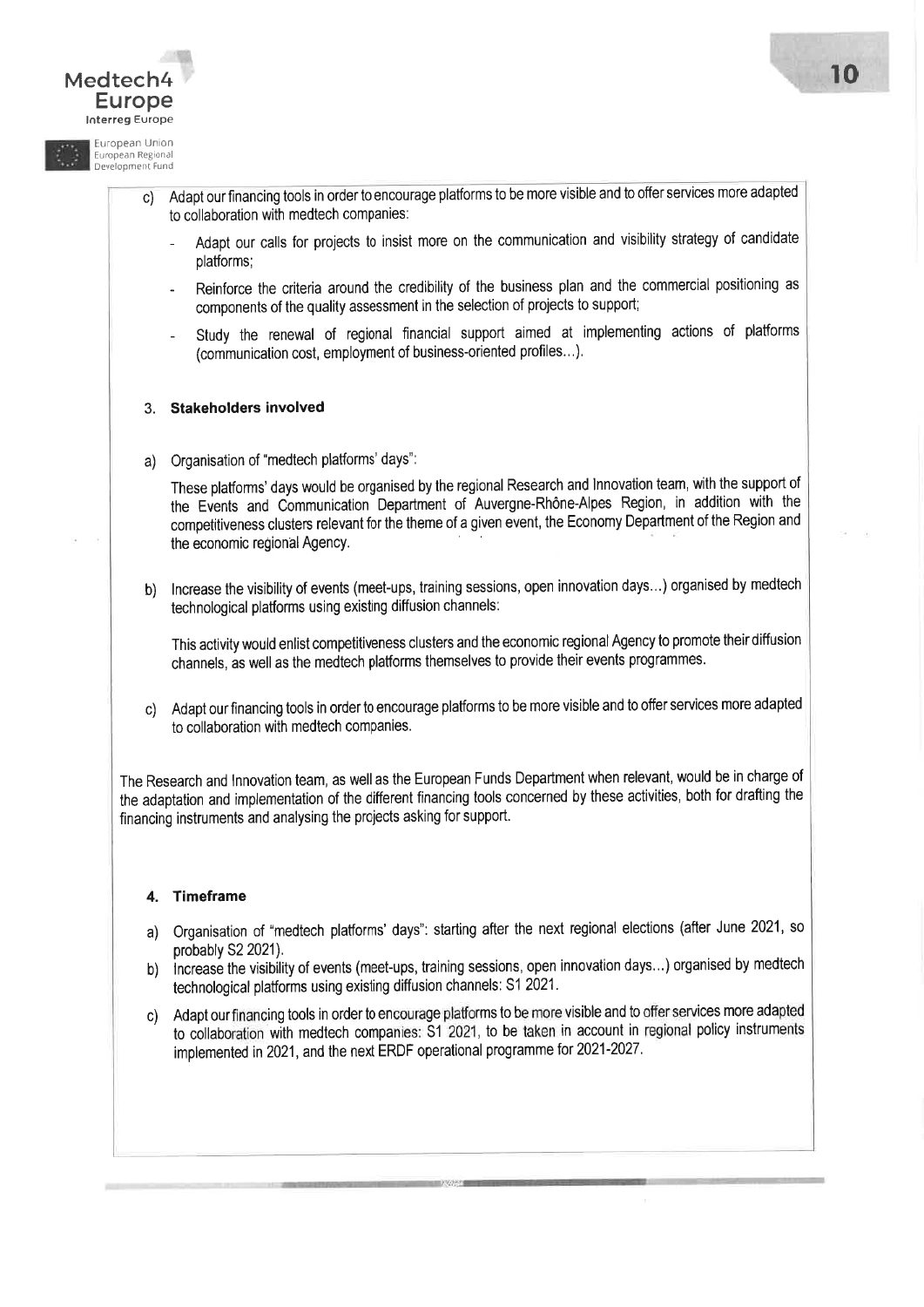#### 5. Indicative costs

Medtech4

**Europe** 

European Union<br>European Regional<br>Development Fund

- a) Organisation of "medtech platforms' days": 10 days FTE: 2500 € plus 3 0000 € extemal costs = 5500 €
- b) lncrease the visibility of events (meet-ups, training sessions, open innovation days...) organised by medtech technological platforms using existing diffusion channels: no additional cost expected as the diffusion channels already exist,
- c) Adapt our financing tools in order to encourage platforms to be more visible and to offer services more adapted to collaboration with medtech companies:
- No additional cost when adapting existing calls for projects and selection processes;
- To be estimated for the regional financial support aimed at implementing the actions of platforms.

#### 6. lndicative funding sources

All activities of this second action will be funded by the regional policy instruments supporting research and innovation: either through the team in charge of Research and lnnovation policies at the Region or through the regional financing instruments aimed at technological platforms. Specifically, for financial support aimed at implementing the actions of the platforms, if the financing conditions appear adapted to the targeted missions and costs, the ERDF operational programme 2021-2027 could be considered.

In addition, most contributing organisations (Economic regional Agency, competitiveness clusters) are largely financed by the Region for the activities they would be involved in,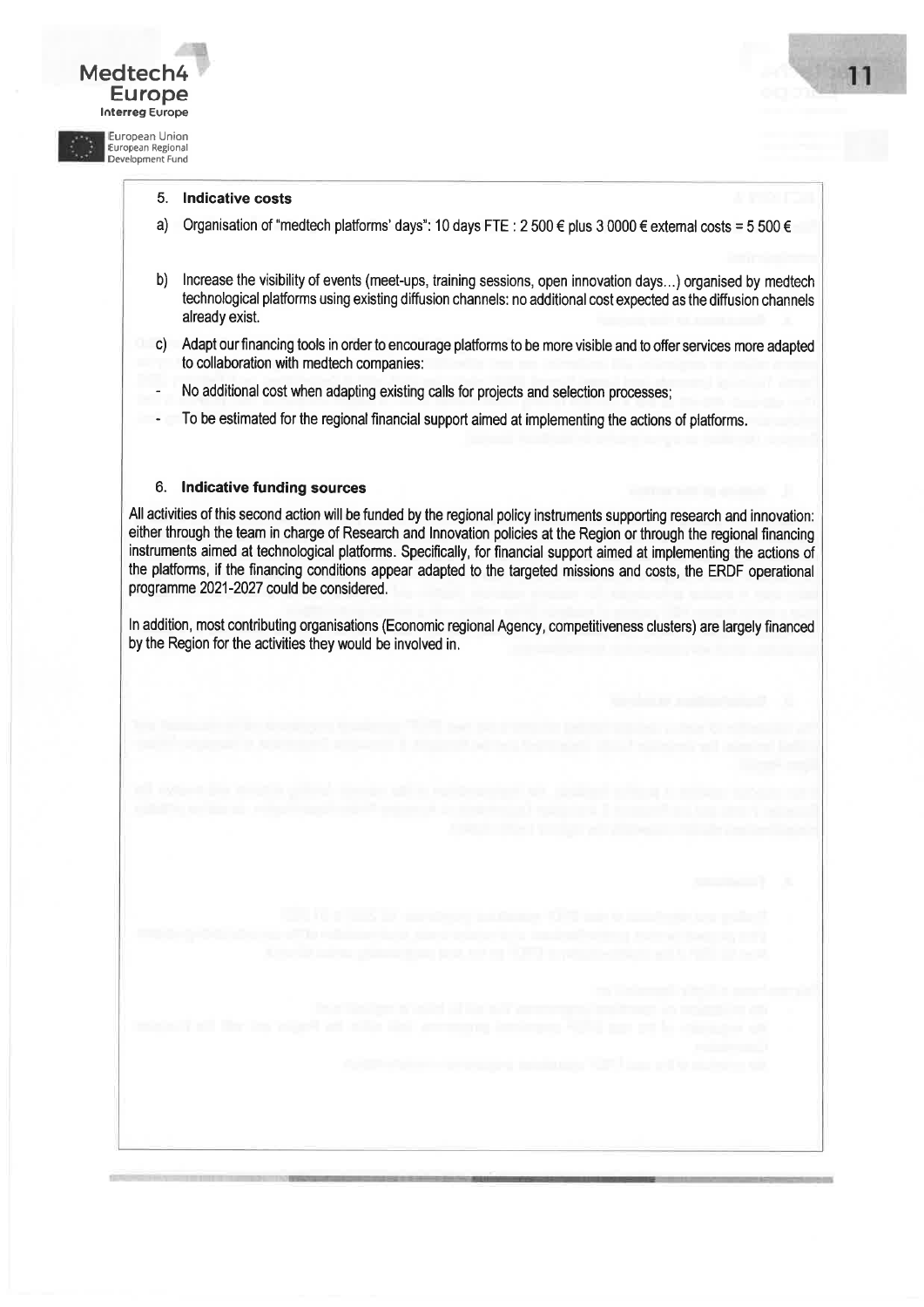#### Medtech4 Europelnterreg Europe

European Union Êuropean Regional Development Fund

#### ACTION 3

 Name of the action: Voucher for research and innovation projects of medtechcompanies

#### 1. Relevance to the project

While we were looking for inspiration to improve our financing tool aimed at medtech companies who implement R&D projects relying on cooperation with academics, we were presented in detail the voucher programme operated by theDanish Technical University (and funded through ERDF) during our study visit in Copenhagen, on 6 February 2020 Their approach showed us that a cascade funding scheme under ERDF to support companies R&D projects in their collaboration with academics was manageable and an interesting lead to improve one of our own financing tool, Easytech (identified as a good practice in Medtech4 Europe).

#### 2. Nature of the action

In addition to improving our ecosystem of technological platforms so that they offer services adapted and visible to medtech companies, it is relevant to fine-tune our policies that make these platforms services financially accessible for medtech SMEs when they need them to implement their R&D projects. This is why we want to study the extension of our Easytech voucher programme (cascade funding system) beyond exclusively digital applications, in all technological fields used in medical technologies (for instance materials, plastics and polymers, textiles, biocompatibility, etc), to have a tool to finance R&D projects of medtech SMEs working with a technological platform.

The expected result of these new vouchers will be more research and innovation projects developed by medtechcompanies, which will increase their competitiveness.

#### 3. Stakeholdersinvolved

The introduction of such a cascade funding scheme in the next ERDF operational programme will be discussed and drafted between the European Funds Department and the Research & lnnovation Department of Auvergne-Rhône-Alpes Region.

lf the proposal receives a positive feedback, the implementation of the cascade funding scheme will involve the European Funds and the Research & lnnovation Departments of Auvergne-Rhône-Alpes-Region, as well as probably competitiveness clusters (especially the regional health cluster).

#### 4. Timeframe

- Drafting and negotiation of next ERDF operational programme: S2 2020 to S1 2021
- lf the proposal receives positive feedback at all needed levels, implementation of the cascade funding scheme: from S2 2021 if the implementation of ERDF on the next programming period allows it.

This timeframe is highly dependent on:

- the arbitrations on operational programmes that will be taken at regional level;
- the negotiation of the next ERDF operational programme, both within the Region and with the European Commission,
- the schedule of the next ERDF operational programme's implementation.

i;i.:. ..!r:jr,- .,, I : ; t-] --, - ..; l :!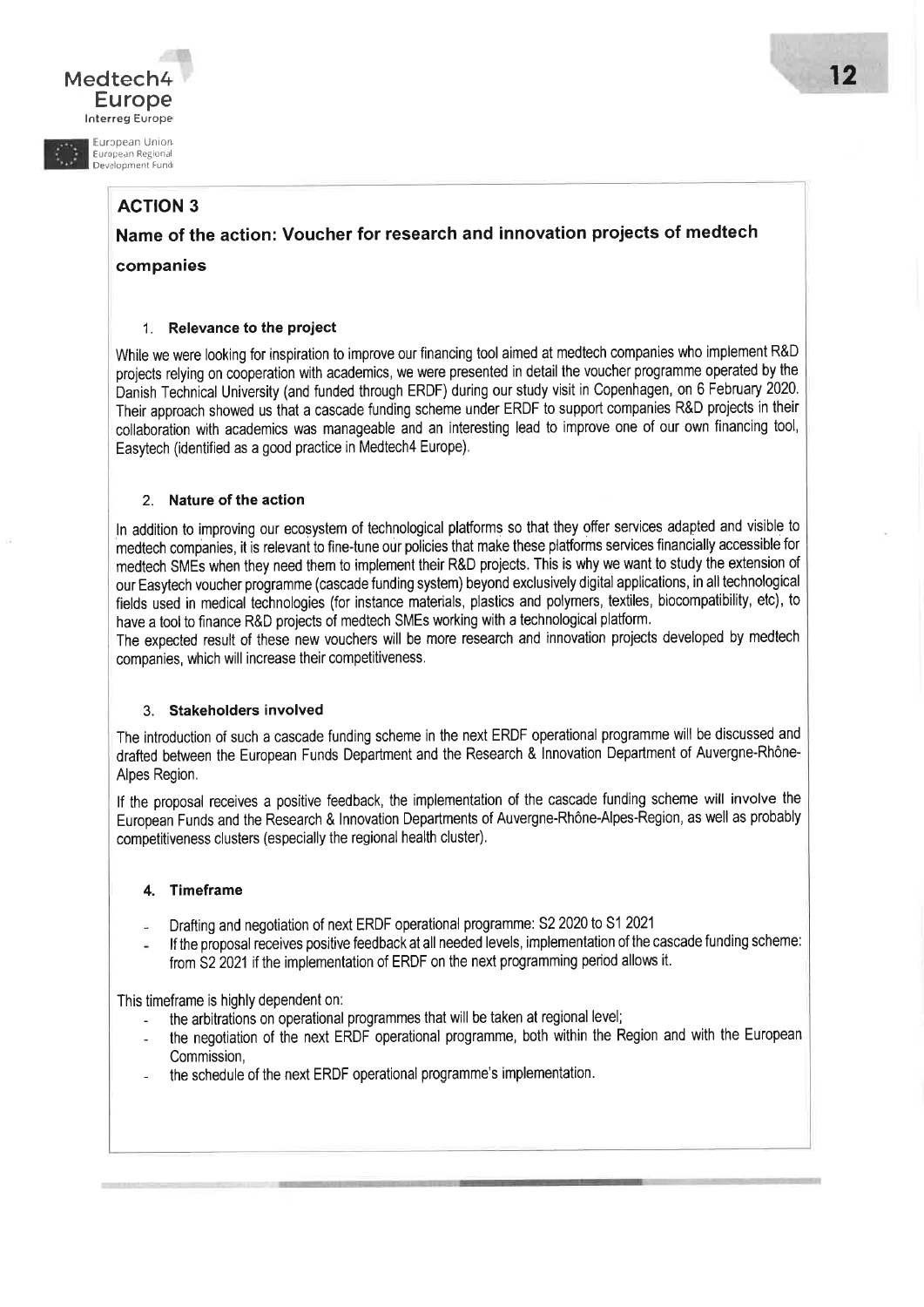#### 5. lndicative costs

E

Medtech4 Europe lnterreg Europe European Union European Regional Development Fund

> The volume of ERDF devoted to this cascade funding scheme will have to be determined during the feasibility examination, both in terms of ambition defined for the programme (experimental or widespread?) as well as considering the global financial arbitration at ERDF priorities and operations levels within the next programme,

#### 6. lndicative funding sources

Considering the timeframe envisaged for this action's implementation and the fact that at this moment, the Regional Operational Programme 2014-2020 is almost over (and the funds allocated to Research and lnnovation almost completely drained), this "extended Easytech" programme would be funded by the Regional Operational Programme Auvergne-Rhône-Alpes (ERDF - ESF 2021-2027).